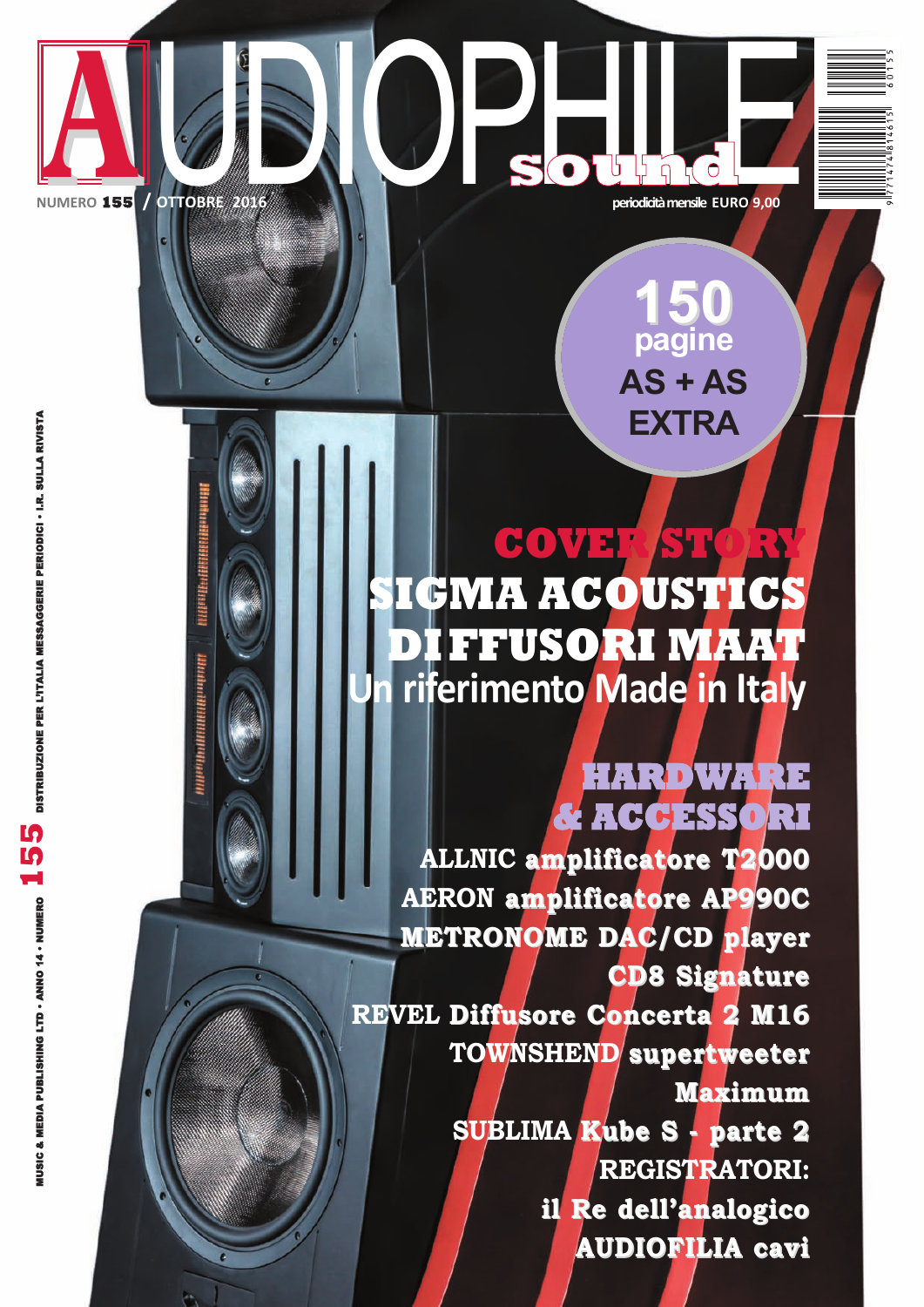# **SUBLIMA KUBE S**

PARTE 2: Andrea Bedetti continua l'ascolto dei Kube S iniziato in Audiophile sound del mese scorso (n.154)... Andrea Bedetti



Kube S fissato sul braccio SME 3009

rmai certificato il fatto, almeno a livello di 'aggiustamento' e di innalzamento di tutti i parametri nei confronti delle registrazioni più eccelse a livello tecnico, ho voluto affrontare la prova del nove, quella più ostica: veder come si sarebbero comportati i Kube e i loro benefici di fronte a tre registrazioni a me particolarmente care ma che fatico ad ascoltare, proprio per via della pessima qualità della loro presa del suono, ma indubbiamente valide, se non di riferimento, per ciò che riguarda il lato artistico. Prima di tutto, ho rispolverato una registrazione del Concerto per violino e orchestra di Schumann in un'edizione della tedesca Bayer Records risalente al 1994 e ripubblicata qualche anno dopo dalla Brilliant Classics, con Hansheinz Schneeberger al violino, diretto da Florian Merz alla testa della Südwewestfälische Philharmonie. Un'interpretazione appassionata, quella del violinista svizzero, tempestosamente supportato dalla compagine orchestrale tedesca, ma svilita da un suono

catturato e riproposto in modo fin troppo coloristico, troppo 'effettistico', con un problema che non si è mai risolto, ossia con il timpano, particolarmente chiamato in causa nel primo tempo, che si era 'dissociato' dal resto dell'orchestra e, dopo aver lasciato il suo posto all'interno dell'orchestra, aveva deciso di mettersi addirittura davanti al podio del direttore! Senza contare che, come avevo già evidenziato anche nel caso del brano La Billiarda da Il primo libro de balli di Mainerio. l'alone rimbombante dato dal timpano e che pregiudicava il decadimento armonico, non gratificava di certo l'importanza artistica dell'interpretazione. Bene, con il beneficio dei quattro Kube il timpanista è stato convinto a rientrare nei ranghi e a collocarsi in profondità (e che profondità!), proponendo un timbro 'inchiodato' in alto e al centro del soundstage e, soprattutto, il rimbombo era stato magicamente annullato, con un decadimento repentino degli armonici, assorbito con una velocità strabiliante dallo spazio del Teatro Olimpico di Vicenza. Ma non bisogna dimenticare un altro aspetto fondamentale che mi ha colpito della capacità di beneficio apportato dai Kube nei confronti delle registrazioni che vedono la presenza delle compagini orchestrali, quello che riguarda la sontuosa naturalezza del timbro che si propaga nel soundstage, soprattutto nelle registrazioni dal vivo, con una naturalezza, una velocità dei transienti che fanno percepire palpabilmente l'evento sonoro dal vivo, una percezione che non mi era mai apparsa così vivida e realistica e che improvvisamente si è materializzata davanti a me. Confortato da questo risultato, ho prelevato dalla discoteca due registrazioni che amo in modo particolare ma che non mi azzardo mai ad ascoltare, con mio sommo dispiacere, proprio per via della loro pessima (a dir poco) qualità tecnica. Il primo è riguarda la registrazione fatta dal sommo Glenn Gould con uno dei suoi repertori preferiti, ossia brani di due grandi musicisti elisabettiani, William Byrd e Orlando Gibbons. Proprio di quest'ultimo c'è la coinvolgente Allemanda suonata in modo commovente, appassionante dal leggendario pianista canadese, ma che è stata deturpata non solo all'origine (la registrazione di questo brano avvenne nell'estate del 1968 a New York dai tecnici della Columbia), ma soprattutto dalla rimasterizzazione effettuata dalla Sony con il sistema Super Bit Mapping nel 1994, capace di trasformare lo Steinway di Gould in una pianola da saloon. Oltre a saturare completamente l'ambiente sonoro, con lo strumento che crea un muro di suono che copre dal diffusore sinistro a quello destro, snaturando del tutto il suo timbro, quel che è peggio è che quest'ultimo è quanto di più metallico si possa immaginare; è come se il meccanismo di un clavicembalo fosse stato preso di peso e inserito nella cassa armonica di un pianoforte: una cosa atroce! Così ho inserito il CD nel platorello e ho incrociato le dita Il risultato è andato sinceramente oltre le mie aspettative: sia ben chiara una cosa a scanso di equivoci, non è i Kube abbiano trasformato una registrazione pessima in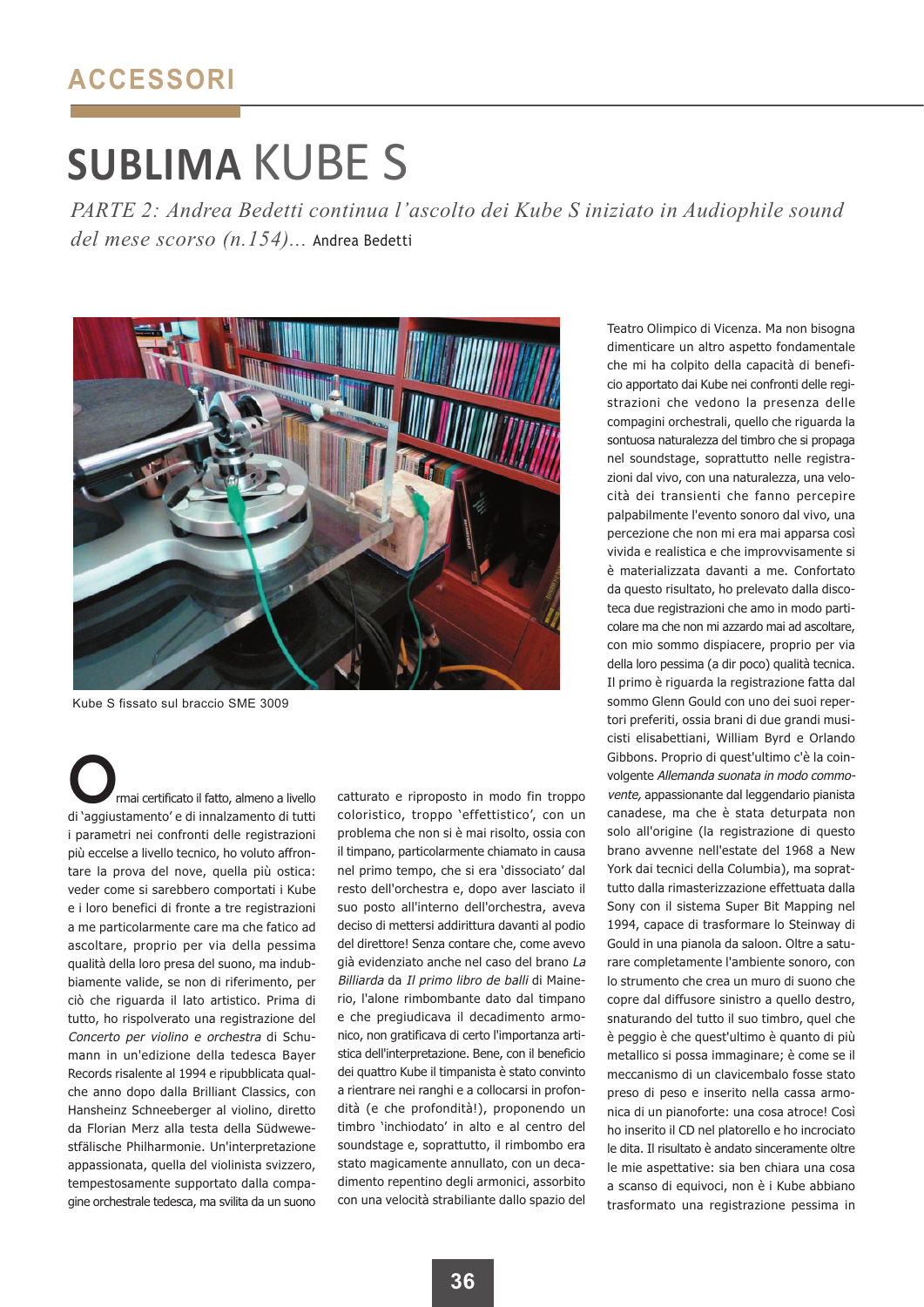"...il sistema AMD, per ciò che riguarda l'aspetto audio, è stato sviluppato e affinato per risolvere un problema che affligge tutti i sistemi riproduttivi di ascolto, quello relativo alla presenza di particolari cariche magneto-elettriche che interagiscono negativamente sulle informazioni sonore che, catturate dal lettore, passano attraverso l'intera catena prima di uscire dai diffusori..."

una stratosferica da Olimpo audiofilo, ma finalmente ho sentito tornare a suonare lo strumento di Glenn Gould da pianoforte, facendomi dimenticare il suono di quella pianola da Far West della serie "Non sparate sul pianista". Inoltre, il palcoscenico sonoro si è notevolmente ristretto, spingendo lo strumento in profondità. Anche la dinamica è migliorata notevolmente, senza toccare vette stratosferiche, ma permettendo di poter cogliere adeguatamente la tavolozza degli armonici e senza che il registro acuto andasse a saturare lo spazio sonoro come avveniva invece in precedenza. Insomma, a dirla in soldoni, il voto è passato dal quattro di prima al sette di adesso, cosa che mi permetterà finalmente di poter tornare ad ascoltare più che decentemente quel titolo cui tengo moltissimo. Ma il bello è che il meglio doveva ancora arrivare! Sì, perché la prova definitiva avevo deciso di riservarla a uno delle centinaia di titoli che da anni ormai mi rifiuto di ascoltare per via della pessima qualità tecnica, anche se, come nel caso della registrazione di Glenn Gould, la qualità artistica sia a dir poco eccelsa. Per dirla tutta, ho moltissime registrazioni della Deutsche Grammophon che da tempo immemore prendono polvere sugli scaffali della discoteca, come succede con le grandi bottiglie di vino pregiato. in cui più passa il tempo più si affinano meglio. Peccato che la stessa cosa non accada con le registrazioni, visto che possono anche trascorrere secoli ma la loro qualità non migliorerà di certo. Così, sono andato a prendere un titolo della collana "The Originals", quello dedicato da Herbert von Karajan e dai suoi fidi Berliner Philharmoniker a capolavori del sinfonismo romantico del secondo Ottocento, più precisamente a poemi sinfonici come La Moldava di Smetana e Les Préludes e Mazeppa di Liszt. La versione dei Préludes del direttore salisburghese è una delle più convincenti ed esaltanti tra le tante che sono state fissate su disco e risale all'aprile del 1967. Nessuno ha saputo trasformare questa celeberrima pagina sinfonica in un'immensa e poliedrica cattedrale fatta di

ombre e di luce come ha fatto von Karajan, insufflando in essa una carica, un'energia spaventose, trascinanti, titaniche ma, allo stesso tempo, non rinunciando a squarci lirici e sospesi nell'aria, donando momenti estatici (i proverbiali archi dei Berliner!) e trasognati prima dell'irruzione dell'ultimo, esaltante apice orchestrale con cui si conclude l'opera. Una simile pagina, per essere apprezzata al meglio, abbisogna ovviamente di una presa del suono quantomeno decente, tenuto conto che la massa sonora da riprodurre è davvero imponente, cosa che invece non accade in questa edizione dell'etichetta gialla, la quale al contrario ha confezionato una delle registrazioni più spaventose e inavvicinabili a memoria d'uomo. Al di là di una dinamica che più colorata e più pompata artificiosamente non si potrebbe, con una compressione tutta spinta nel registro medio e con un palcoscenico sonoro ristretto e soffocato nel centro dell'immagine, come una persona che pesa cento chili ed è costretta a indossare la taglia quarantasei, quando l'orchestra raggiunge i climax del brano, il timbro si impasta, diventa indistinto (le sezioni dei fiati e degli ottoni si 'mimetizzano' completamente) e lo spazio sonoro si satura al tal punto che si avvertono distintamente delle punte di distorsione. Insomma, un risultato acustico talmente terribile che, una volta finito l'ascolto, diversi anni fa, mi sono ripromesso di lasciare questo CD in un preciso punto dello scaffale affinché facesse da monito per ricordarmi di come purtroppo delle grandi letture possono essere vanificate da pessime prese del suono. Ma di fronte all'azione dei Kube sono venuto meno alla mia promessa, così ho ripreso in mano quel CD (dopo averlo liberato da un consistente tappeto di polvere) e l'ho inserito nel platorello del mio Esoteric, curioso, come recitava anni fa una canzone di Enzo Jannacci, di "vedere l'effetto che fa". E l'effetto, ve lo posso garantire, l'ho sentito fin da subito: prima di tutto, improvvisamente, il palcoscenico sonoro si è dilatato in ampiezza e in profondità restituendo ai Berliner quanto era dei



Berliner, ossia una dimensione riproduttiva più congrua e realistica. Inoltre, e qui l'azione filtrante dei Kube si è fatta particolarmente sentire, visto che all'artificiosità del suono e alla sua inascoltabile spigolosità digitale, talmente glaciale da istigare la formazione di stalagtiti nell'ambiente di ascolto, era subentrata tanta, tantissima naturalezza che si è impossessata degli archi e delle altre sezioni orchestrali trasformandole in qualcosa che aveva una ragione di ascolto. I Kube hanno letteralmente 'scomposto' l'agglomerato sonoro, lo hanno scompattato e lo hanno filtrato, come fa uno scolino, restituendo a ogni strumento il suo timbro e la sua collocazione. Ovviamente, vale lo stesso discorso

#### **DISTRIBUZIONE & PREZZO**

#### **SUBLIMA KUBE S**

#### Distribuzione:

Sublima di Alessandro Cereda Roma tel: 347 58 00 299 mail: sublima@libero.it web: www.sublimacables.com

Prezzo 286,00 euro cada uno